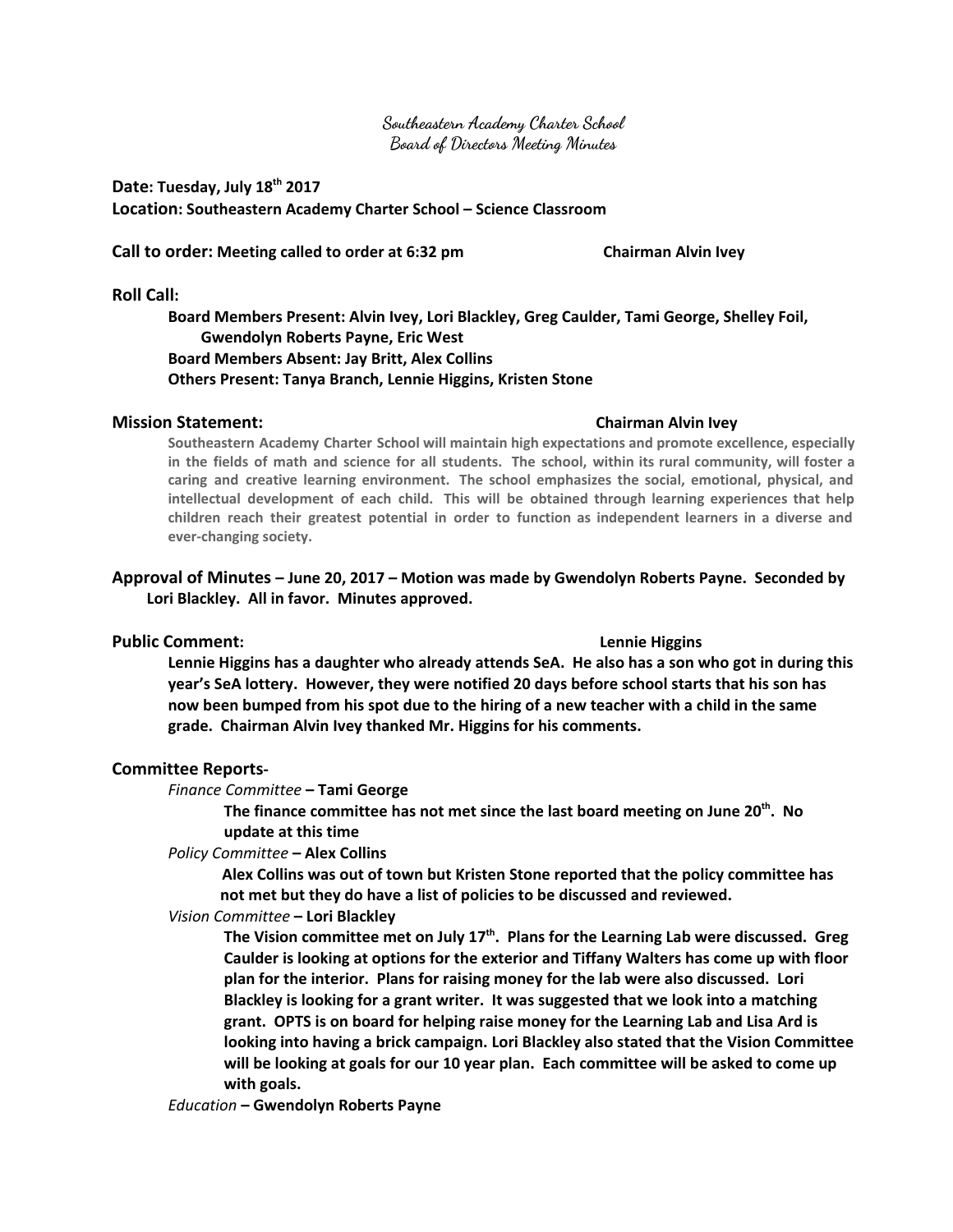**No report at this time. Next meeting is August 14 th at 4:30.**

*OPTS* **– Emily Jones**

**Emily Jones, OPTS president, was not present, but Lori Blackley reported that OPTS is on board for using OPTS funds towards the Learning Lab. Kristen Stone reported that she has discussed setting an auction date with Emily Jones.**

### **Report from the Principal – Kristen Stone**

*General* **- All board members were asked to complete a Conflict of Interest Disclosure form. This has already been completed by the SeA staff.**

*Enrollment* **– Enrollment has held steady at 218 students. The new charter school in Elizabethtown has contacted SeA about transferring some student records but when SeA contacted the parents they instructed us to hold off at this time.**

*Bus Routes* **– After Hurricane Matthew, the both SeA buses had 1 stop for drop-off and pick-up at the Lumberton Racquet Club. Kristen Stone proposed that we continue with 1 stop for pick-up and drop-off to save money and to help decrease confusion about which stop the parent** is going to pick up their child. The proposed stop will be in the Sears parking lot as the Racquet Club will still be open once school starts. Parents will have until 3:40 pm to pick-up their child. Children still on the bus after this time will be transported back to SeA to wait with Kristen Stone **for pick-up. Furthermore, Kristen Stone suggested that car riders be dismissed at 3:00 pm and bus riders at 3:10 pm. Gwendolyn Roberts Payne made a motion which was seconded by Lori Blackley. All in favor. Motion carried.**

*Employee Hiring* **– Kristen Stone reported that she had 14 applicants for the EC Teacher Assistant position. After interviewing the 14 applicants, Kristen Stone recommended Davona Grissett for the position. Ms. Grissett has an Associates Degree in Childhood Education from RCC. She has worked as a nursing assistant and at Cottonwood Pre-K. She has 2 children, a 4 year old and 5 month old. Ms. Grissett would like to become a teacher. Upon board approval, a background check will be instituted. Lori Blackley made a motion that we accept Mrs. Stone's recommendation, Davona Grissett. Gwendolyn Roberts Payne seconded. All in favor. Motion carried.**

*Dates for 2017-18 school year* **–Teachers will return to school on August 8 th . They will have** orientation on the 8<sup>th</sup> and half a day on the 9<sup>th</sup>. Open House will be August 9<sup>th</sup> with the following **schedule:**

> **1:00-2:00 – Grades K-2 2:00-3:00 – Grades 3-5 3:00-4:00 – Grades 6-8 Open House will start in the SeA gym and OPTS will be present.**

August 21<sup>st</sup> – School-wide (K-8) field trip to the Columbia Zoo in South Carolina for a program on **the solar eclipse. The school will charter 5 buses.**

**August 28 th – September 1 st – SeA Book Fair**

- **August 30 th – Friends and Family of SeA Day with lunch**
- **August 28 th – 3 rd grade BOG (State required test**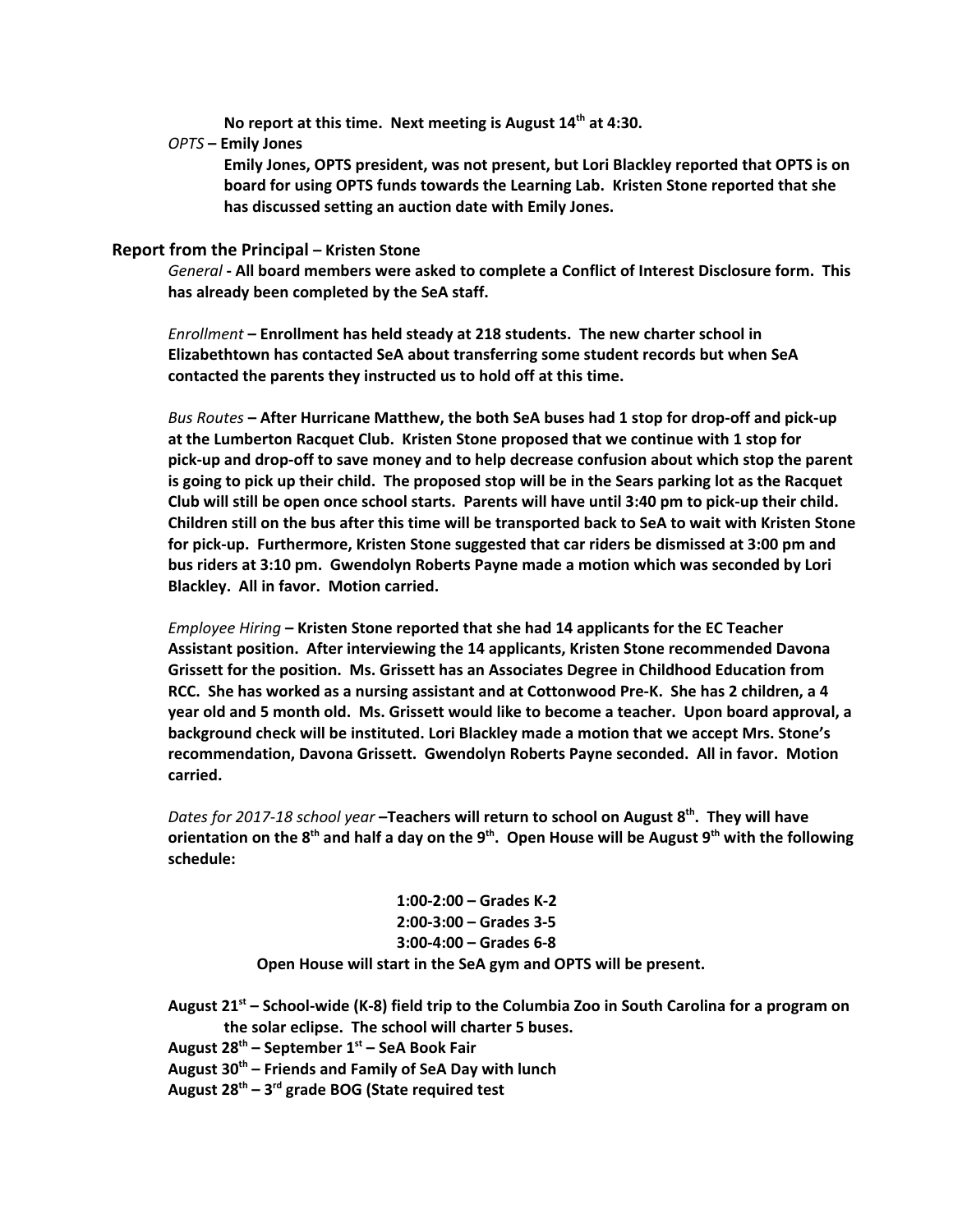**Report from the Financial Secretary – Tanya Branch**

**Tanya Branch reported that the SeA school floors have been stripped and waxed except for the gymnasium for a total cost of \$3600. \$1700 has been paid.**

**Calvin Ard has completed the roof. Pictures and the repair invoice will be forwarded to the insurance company and funds issued by the insurance company will then be applied to the roof bill.**

**At the last meeting there was discussion about a storage building and the need for more storage particularly for Matt McDaniel's sports equipment as well as for drama club props, etc. Kristen Stone reported that Jeff Kennedy will build a closet in the back of the hallway beside the cafeteria. Cost is expected to be less than \$1000.**

At 7:12 pm, Chairman Alvin Ivey requested that the board go into closed session. Lori Blackley made the **motion and Eric West seconded. All in favor. Motion passed.**

**At 7:20 pm, Tami George made a motion to adjourn the closed session. Gwendolyn Roberts Payne seconded. All in favor. Motion carried.**

**Tami George made a motion that the SeA Board general meeting be adjourned. The motion was seconded by Lori Blackley. All in favor. Motion carried.**

**There being no further business to come before the board, the meeting was adjourned at 7:22 pm by Alvin Ivey.**

**Respectfully submitted,**

**Shelley Foil, Secretary**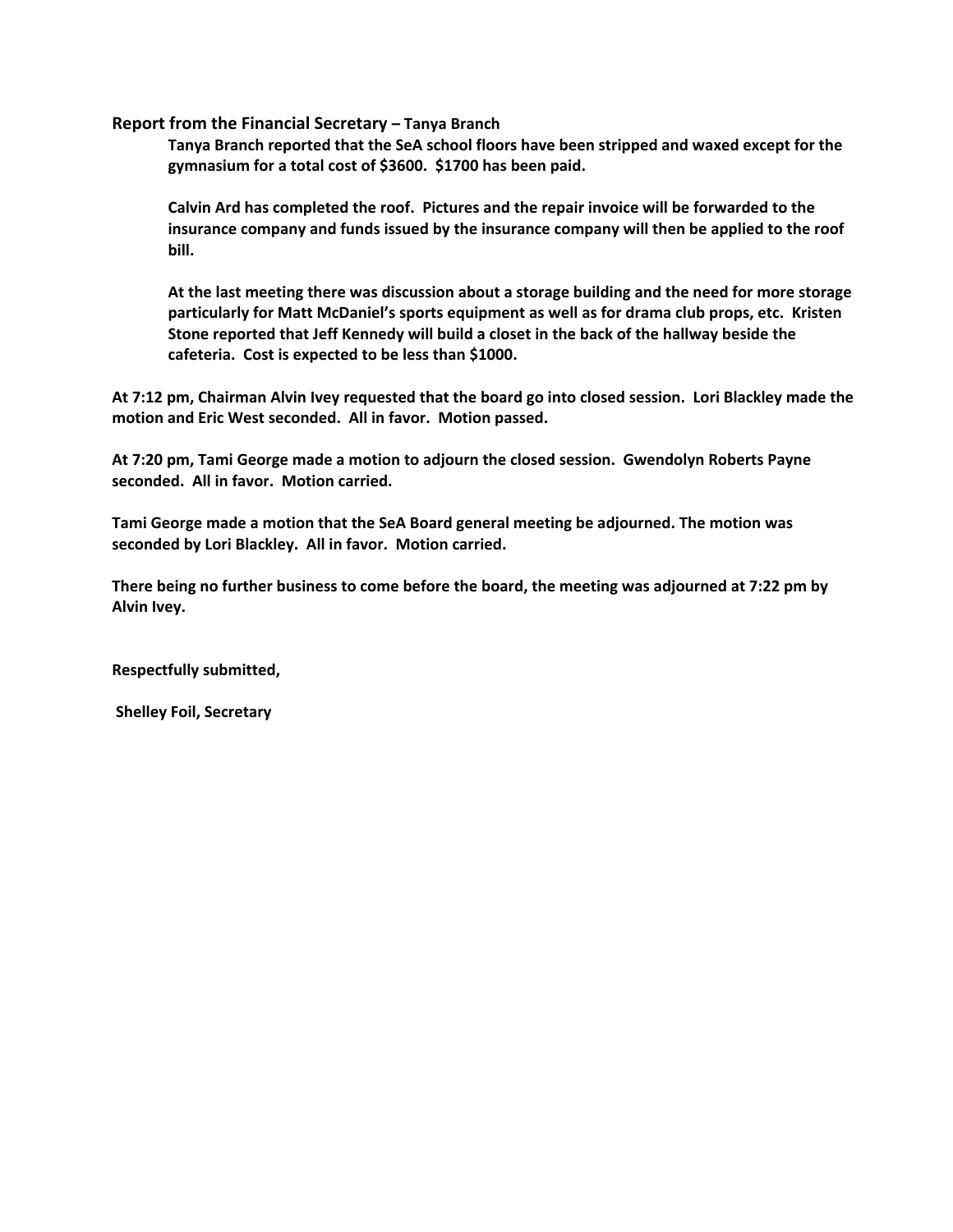## **Southeastern Academy Charter School Board of Directors Closed Session Meeting Minutes**

**Date: Tuesday, June 18 th 2017 Location: Southeastern Academy Charter School – Science Classroom**

**Closed session meeting convened Roll Call:**

> **Board Members Present: Alvin Ivey, Lori Blackley, Greg Caulder, Tami George, Shelley Foil, Gwendolyn Roberts Payne, Eric West Board Members Absent: Jay Britt, Alex Collins Others Present: Tanya Branch, Lennie Higgins, Kristen Stone**

**7:12**

**SeA Board began closed session at 7:13 pm.**

**Alvin Ivey asked the circumstances regarding Lennie Higgins's public comment. Kristen Stone reported** that because of new teacher hires a kindergartener and 5<sup>th</sup> grader were bumped from their spots. The 5<sup>th</sup> grader being Lennie Higgins's son. There was only one spot available in 5<sup>th</sup> grade. Alvin Ivey **commented that he understands Mr. Higgins frustration but that school policies were followed. Alvin Ivey requested that Kristen Stone compose a letter to Mr. Higgins.**

**Tami George made a motion to adjourn the closed session. Gwendolyn Roberts Payne seconded. All in favor. Motion carried.**